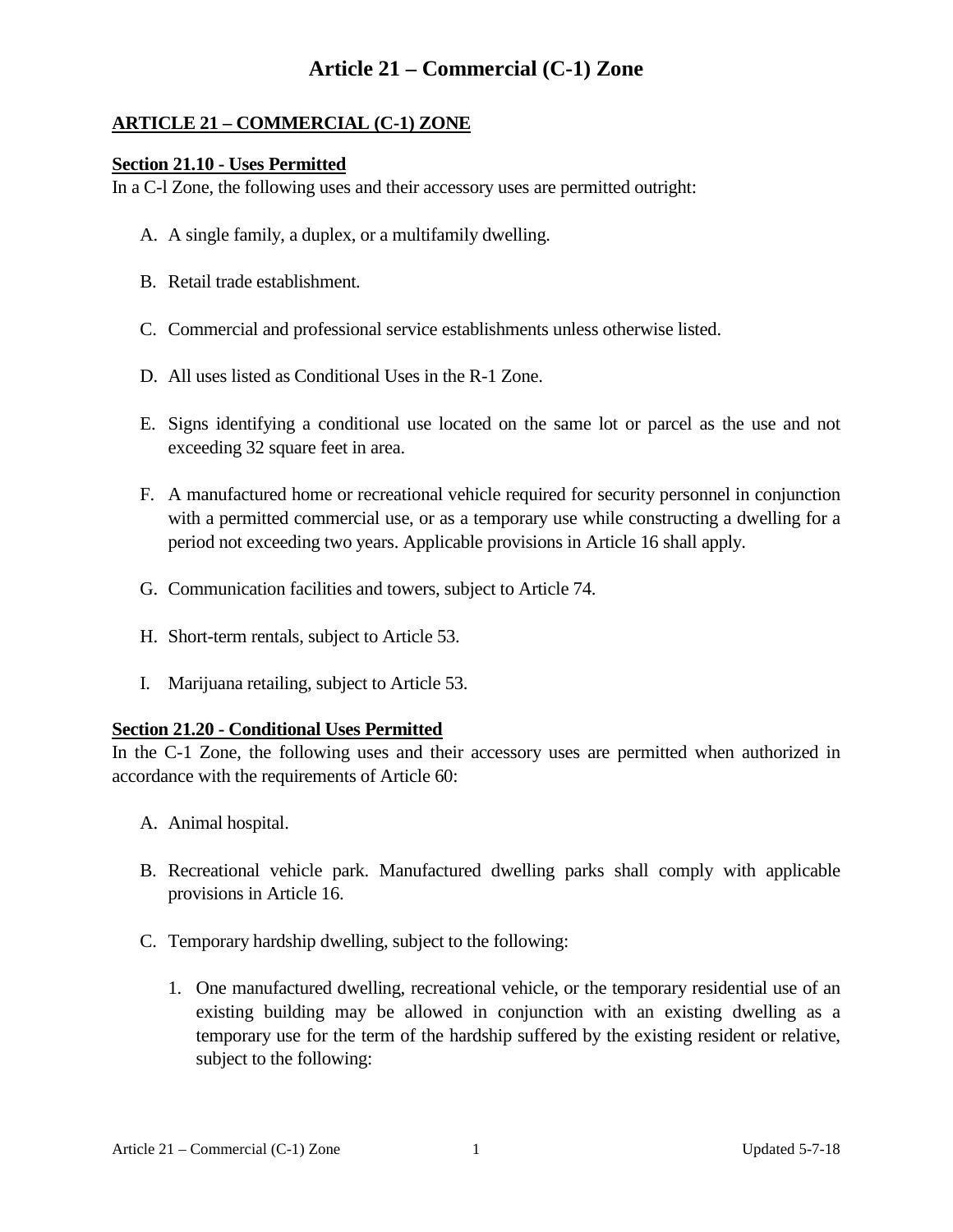- a. The temporary hardship dwelling shall use the same subsurface sewage disposal system used by the existing dwelling, if that disposal system is adequate to accommodate the additional dwelling. If the hardship dwelling will use a public sanitary sewer system, such condition will not be required;
- b. The applicant shall renew the permit authorizing the use every two-years for it to remain valid. Upon review, the applicant shall provide a statement confirming that the residence remains necessary for the relative named in the permit and pay the required renewal fee;
- c. Within three-months of the end of the hardship, the manufactured dwelling or recreational vehicle shall be removed or demolished or, in the case of an existing building, the building shall be removed, demolished or returned to an allowed nonresidential use; and
- d. The applicant shall submit written confirmation from a medical doctor that care is necessary for an aged or infirm person.
- 2. Temporary hardship dwellings for a dependent relative are subject to the following additional standards:
	- a. Justification that the relative with the hardship is no employed full-time off the site and is dependent upon medical care by either a relative; or a person medically certified to care for such a person on a full-time basis.
	- b. The relative with the hardship, relative providing care, or medically certified person shall be the primary full-time resident.
- 3. A temporary residence approved under this section is not eligible for replacement. Department of Environmental Quality review and removal requirements also apply.
- 4. As used in this section "hardship" means a medical hardship or hardship for the care of an aged or infirm person or persons.
- D. Communication facilities and towers, subject to Article 74.

### **Section 21.30 - Limitations on Use**

In a C-l Zone, the following conditions shall apply:

A. All business, service, repair, processing, storage and merchandise display on property abutting or facing a residential or farm zone shall be conducted wholly within an enclosed building unless screened from the residential or farm zone by a site-obscuring fence or planting permanently maintained at least six feet in height or a character in keeping with residential development. Screening shall allow for vision clearance at driveways. Screening shall be located outside of public right-of-way.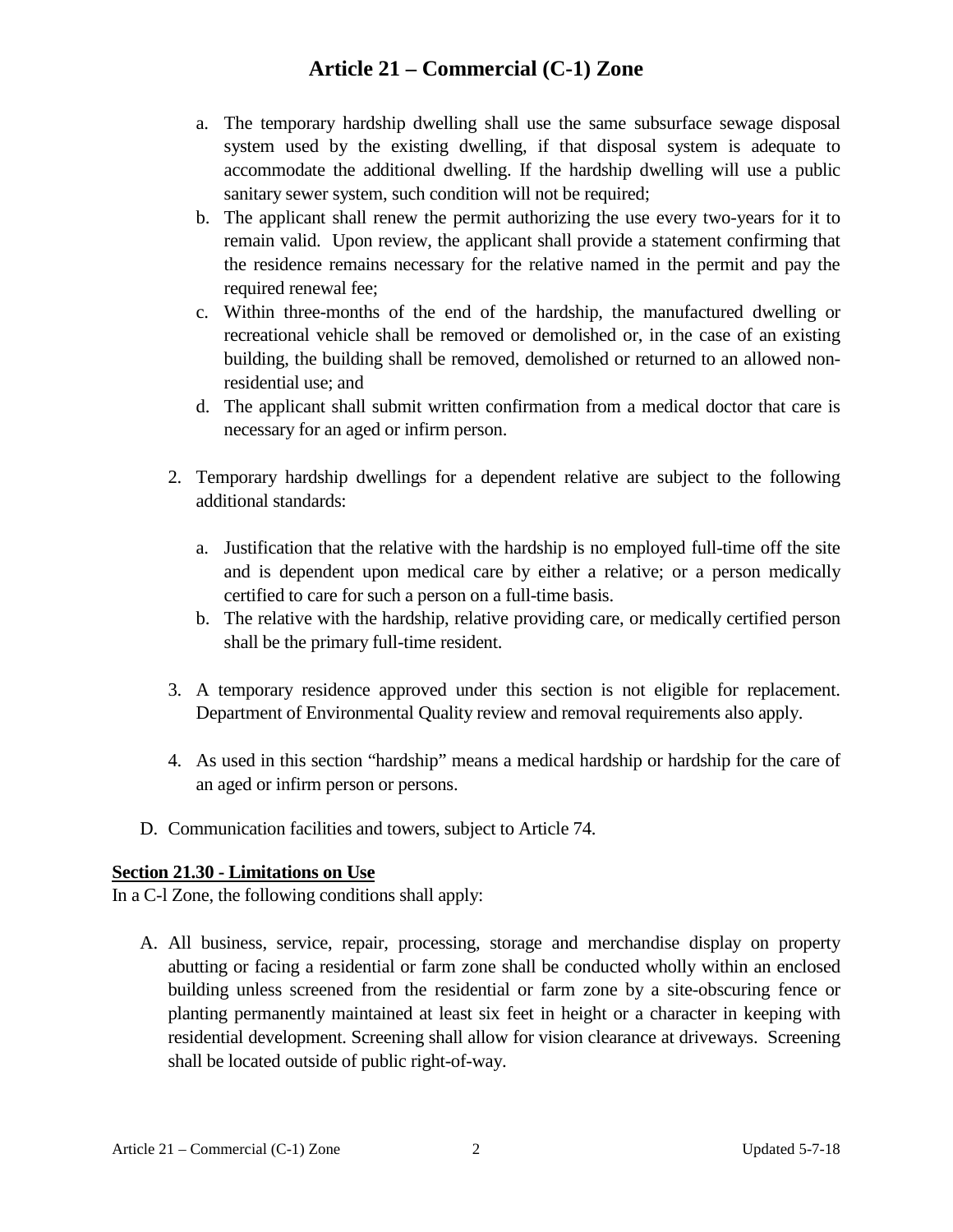- B. Openings to structure on sides adjacent to or across a street from a residential or farm zone shall be prohibited if such access or openings will cause glare, excessive noise or other adverse effects on residential or farm properties.
- C. Light from a sign shall be directed away from a lot in a farm or residential zone.
- D. Dwellings shall comply with the lot size, setbacks, height and lot coverage requirements of an R-1 zone.
- E. Article 50: Buffer requirements shall apply to all proposed dwellings, except temporary hardship dwellings, that abut property zoned EFU, F-1 or F-2. The more restrictive provisions in Article 50 or this section shall apply.

### **Section 21.40 - Lot Coverage Requirements**

In the C-1 Zone buildings, except covered parking and loading areas, shall not cover more than 50 percent of the lot area.

### **Section 21.50 - Setback Requirements**

In the C-1 Zone, setbacks shall be as follows:

- A. No building shall be closer to a lot in a residential or farm zone than a distance equal to the height of the building, or 20-feet, whichever is greater.
- B. No building shall be constructed closer than 60-feet from the centerline of any arterial street, or 50-feet from the centerline of any local or collector street, or 20-feet from the right-ofway, whichever is greater.
- C. Vision clearance: Minimum 35-feet.

### **Section 21.60 - Site Design Standards**

Locational Criteria are listed in the County Policy Document under Goal 9 (Economy of the State) and apply at the time of a Comprehensive Plan or zone change to C-1. At the time of new development, or change of use, the applicant shall demonstrate:

- A. Site access will not cause dangerous intersections or traffic congestion. They will have adequate visibility for motorists and pedestrians and will be kept at the minimum needed for safe ingress and egress. Roadway capacity, speed limits and number of turning movements shall all be considered.
- B. The storm drainage or natural drainage system will handle the increased runoff created by the new development.